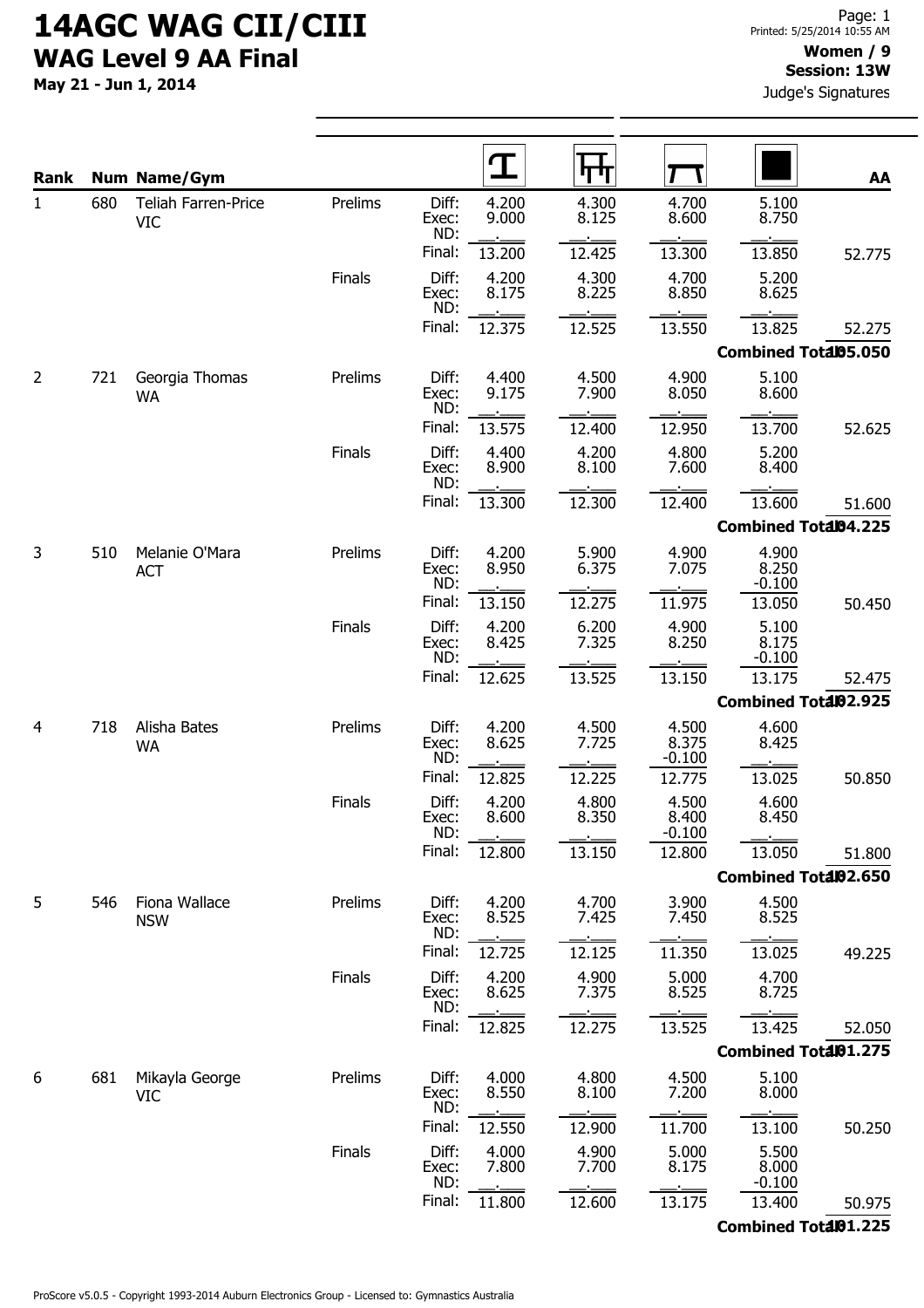May 21 - Jun 1, 2014

| Rank |     | <b>Num Name/Gym</b>             |               |                       |                | पाप            |                |                             | AA                          |
|------|-----|---------------------------------|---------------|-----------------------|----------------|----------------|----------------|-----------------------------|-----------------------------|
| 7    | 542 | Deborah Greenbaum<br><b>NSW</b> | Prelims       | Diff:<br>Exec:<br>ND: | 4.200<br>9.025 | 3.700<br>8.400 | 3.500<br>8.050 | 4.700<br>8.925              |                             |
|      |     |                                 |               | Final:                | 13.225         | 12.100         | 11.550         | 13.625                      | 50.500                      |
|      |     |                                 | <b>Finals</b> | Diff:<br>Exec:<br>ND: | 4.200<br>8.900 | 3.900<br>8.075 | 4.000<br>8.375 | 4.400<br>8.725              |                             |
|      |     |                                 |               | Final:                | 13.100         | 11.975         | 12.375         | 13.125                      | 50.575                      |
|      |     |                                 |               |                       |                |                |                |                             | Combined Total01.075        |
| 8    | 679 | <b>Emily Dean</b><br><b>VIC</b> | Prelims       | Diff:<br>Exec:<br>ND: | 3.400<br>8.650 | 4.300<br>8.100 | 4.100<br>8.475 | 4.700<br>8.775              |                             |
|      |     |                                 |               | Final:                | 12.050         | 12.400         | 12.575         | 13.475                      | 50.500                      |
|      |     |                                 | <b>Finals</b> | Diff:<br>Exec:<br>ND: | 3.400<br>8.500 | 4.300<br>8.300 | 4.400<br>8.200 | 4.500<br>8.575              |                             |
|      |     |                                 |               | Final:                | 11.900         | 12.600         | 12.600         | 13.075                      | 50.175                      |
|      |     |                                 |               |                       |                |                |                | Combined Total00.675        |                             |
| 9    | 594 | Melissa Watkin<br>QLD           | Prelims       | Diff:<br>Exec:<br>ND: | 4.000<br>8.550 | 3.900<br>8.800 | 3.600<br>8.650 | 3.600<br>9.050              |                             |
|      |     |                                 |               | Final:                | 12.550         | 12.700         | 12.250         | 12.650                      | 50.150                      |
|      |     |                                 | <b>Finals</b> | Diff:<br>Exec:<br>ND: | 4.000<br>8.550 | 3.900<br>8.775 | 3.600<br>8.375 | 3.600<br>9.150              |                             |
|      |     |                                 |               | Final:                | 12.550         | 12.675         | 11.975         | 12.750                      | 49.950                      |
|      |     |                                 |               |                       |                |                |                |                             | Combined Total00.100        |
| 10   | 541 | Kata Eglesz<br><b>NSW</b>       | Prelims       | Diff:<br>Exec:<br>ND: | 4.600<br>8.850 | 4.700<br>6.775 | 3.900<br>7.825 | 5.000<br>7.900<br>$-0.100$  |                             |
|      |     |                                 |               | Final:                | 13.450         | 11.475         | 11.725         | 12.800                      | 49.450                      |
|      |     |                                 | <b>Finals</b> | Diff:<br>Exec:<br>ND: | 4.600<br>8.550 | 5.000<br>6.900 | 4.800<br>7.000 | 5.200<br>8.275              |                             |
|      |     |                                 |               | Final:                | 13.150         | 11.900         | 11.800         | 13.475                      | 50.325                      |
|      |     |                                 |               |                       |                |                |                | <b>Combined Total99.775</b> |                             |
| 11   | 545 | Newbie Redding<br><b>NSW</b>    | Prelims       | Diff:<br>Exec:<br>ND: | 4.200<br>8.675 | 4.500<br>6.650 | 4.300<br>6.975 | 5.100<br>8.225              |                             |
|      |     |                                 |               | Final:                | 12.875         | 11.150         | 11.275         | 13.325                      | 48.625                      |
|      |     |                                 | Finals        | Diff:<br>Exec:<br>ND: | 4.200<br>8.875 | 4.200<br>8.425 | 4.500<br>7.275 | 5.000<br>8.350<br>$-0.300$  |                             |
|      |     |                                 |               | Final:                | 13.075         | 12.625         | 11.775         | 13.050                      | 50.525                      |
|      |     |                                 |               |                       |                |                |                |                             | <b>Combined Total99.150</b> |
| 12   | 596 | Imogen Beardsley<br>QLD         | Prelims       | Diff:<br>Exec:<br>ND: | 4.200<br>8.275 | 3.300<br>6.550 | 4.500<br>8.125 | 4.500<br>8.425              |                             |
|      |     |                                 |               | Final:                | 12.475         | 9.850          | 12.625         | 12.925                      | 47.875                      |
|      |     |                                 | <b>Finals</b> | Diff:<br>Exec:<br>ND: | 4.200<br>8.725 | 3.900<br>8.525 | 4.700<br>8.075 | 4.500<br>8.475              |                             |
|      |     |                                 |               | Final:                | 12.925         | 12.425         | 12.775         | 12.975                      | 51.100                      |

Combined Total98.975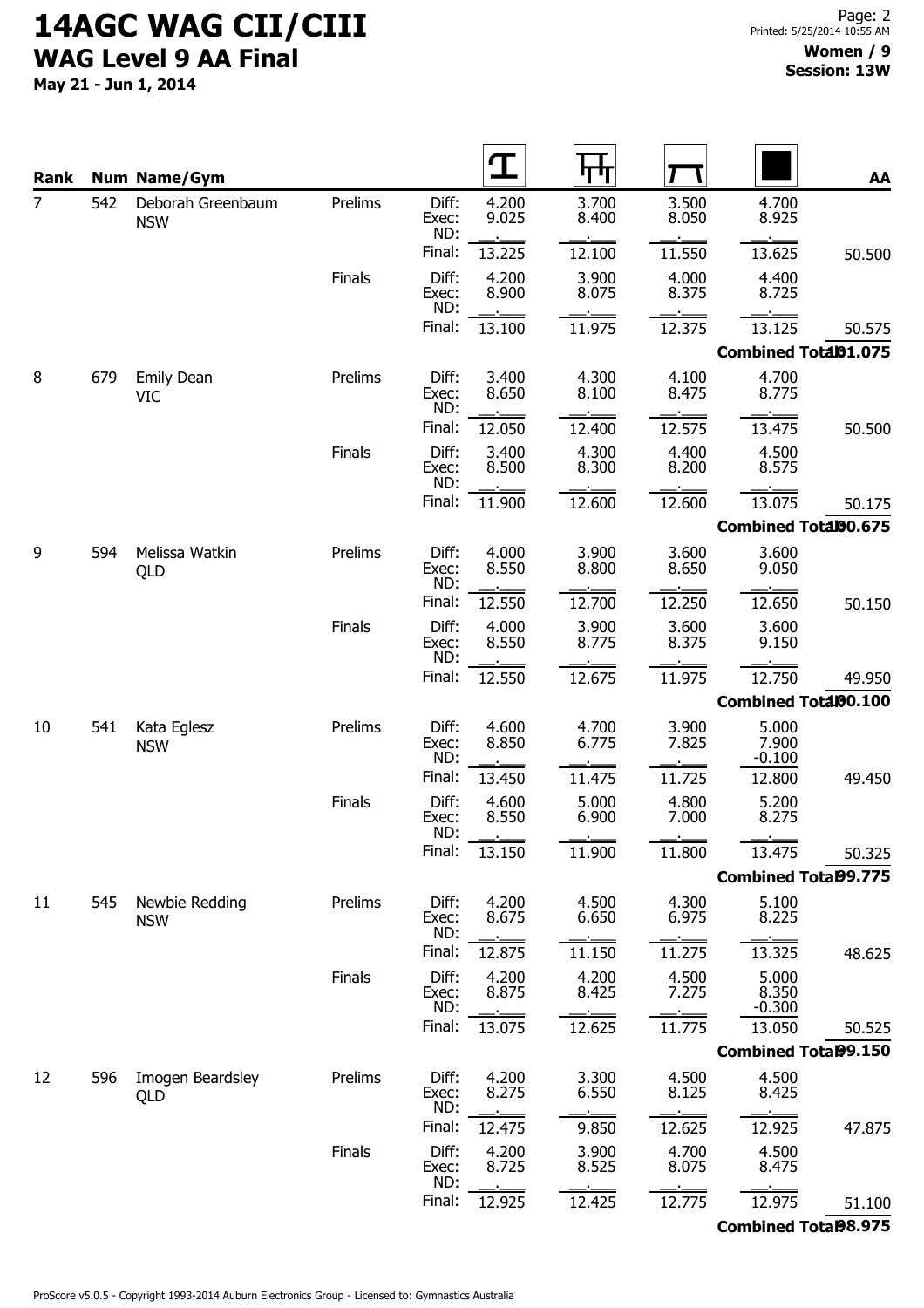May 21 - Jun 1, 2014

| Rank |     | <b>Num Name/Gym</b>                |               |                       |                | Ч              |                |                             | AA     |
|------|-----|------------------------------------|---------------|-----------------------|----------------|----------------|----------------|-----------------------------|--------|
| 13   | 719 | Molly Mahoney<br>WA                | Prelims       | Diff:<br>Exec:        | 4.200<br>8.750 | 4.700<br>7.575 | 4.500<br>7.700 | 4.200<br>8.300              |        |
|      |     |                                    |               | ND:<br>Final:         | 12.950         | 12.275         | 12.200         | 12.500                      | 49.925 |
|      |     |                                    | Finals        | Diff:<br>Exec:        | 4.200<br>8.375 | 4.700<br>7.525 | 4.600<br>7.225 | 4.200<br>7.950              |        |
|      |     |                                    |               | ND:<br>Final:         | 12.575         | 12.225         | 11.825         | 12.150                      | 48.775 |
|      |     |                                    |               |                       |                |                |                | <b>Combined Total98.700</b> |        |
| 14   | 591 | Leah Everist<br>QLD                | Prelims       | Diff:<br>Exec:<br>ND: | 4.600<br>8.725 | 3.900<br>8.075 | 3.400<br>7.450 | 4.400<br>8.175              |        |
|      |     |                                    |               | Final:                | 13.325         | 11.975         | 10.850         | 12.575                      | 48.725 |
|      |     |                                    | <b>Finals</b> | Diff:<br>Exec:<br>ND: | 4.600<br>8.750 | 3.900<br>7.175 | 4.400<br>8.050 | 4.600<br>8.375              |        |
|      |     |                                    |               | Final:                | 13.350         | 11.075         | 12.450         | 12.975                      | 49.850 |
|      |     |                                    |               |                       |                |                |                | <b>Combined Total98.575</b> |        |
| 15   | 544 | Hayley Mcgrath-Hogan<br><b>NSW</b> | Prelims       | Diff:<br>Exec:<br>ND: | 4.200<br>9.175 | 2.900<br>8.700 | 3.900<br>8.375 | 4.300<br>8.850              |        |
|      |     |                                    |               | Final:                | 13.375         | 11.600         | 12.275         | 13.150                      | 50.400 |
|      |     |                                    | Finals        | Diff:<br>Exec:<br>ND: | 4.200<br>8.750 | 2.100<br>8.725 | 4.000<br>7.250 | 4.300<br>8.650              |        |
|      |     |                                    |               | Final:                | 12.950         | 10.825         | 11.250         | 12.950                      | 47.975 |
|      |     |                                    |               |                       |                |                |                | <b>Combined Tota98.375</b>  |        |
| 16   | 593 | Karla Scott<br>QLD                 | Prelims       | Diff:<br>Exec:<br>ND: | 3.200<br>8.975 | 4.000<br>8.450 | 4.100<br>7.125 | 4.000<br>8.375              |        |
|      |     |                                    |               | Final:                | 12.175         | 12.450         | 11.225         | 12.375                      | 48.225 |
|      |     |                                    | <b>Finals</b> | Diff:<br>Exec:<br>ND: | 3.200<br>8.550 | 4.300<br>8.850 | 4.200<br>8.200 | 4.100<br>8.550<br>$-0.100$  |        |
|      |     |                                    |               | Final:                | 11.750         | 13.150         | 12.400         | 12.550                      | 49.850 |
|      |     |                                    |               |                       |                |                |                | <b>Combined Total98.075</b> |        |
| 17   | 590 | <b>Brooke Bevis</b><br>QLD         | Prelims       | Diff:<br>Exec:<br>ND: | 4.200<br>8.900 | 4.300<br>5.350 | 4.100<br>6.450 | 4.800<br>8.200              |        |
|      |     |                                    |               | Final:                | 13.100         | 9.650          | 10.550         | 13.000                      | 46.300 |
|      |     |                                    | Finals        | Diff:<br>Exec:<br>ND: | 4.600<br>8.900 | 4.600<br>7.750 | 4.600<br>7.375 | 5.300<br>8.300              |        |
|      |     |                                    |               | Final:                | 13.500         | 12.350         | 11.975         | 13.600                      | 51.425 |
|      |     |                                    |               |                       |                |                |                | <b>Combined Total97.725</b> |        |
| 18   | 592 | Angela Lingard<br>QLD              | Prelims       | Diff:<br>Exec:<br>ND: | 4.200<br>8.975 | 3.600<br>7.800 | 3.500<br>8.350 | 3.800<br>8.925              |        |
|      |     |                                    |               | Final:                | 13.175         | 11.400         | 11.850         | 12.725                      | 49.150 |
|      |     |                                    | <b>Finals</b> | Diff:<br>Exec:<br>ND: | 4.200<br>8.675 | 3.900<br>6.850 | 3.500<br>8.350 | 3.800<br>9.075              |        |
|      |     |                                    |               | Final:                | 12.875         | 10.750         | 11.850         | 12.875                      | 48.350 |

Combined Total97.500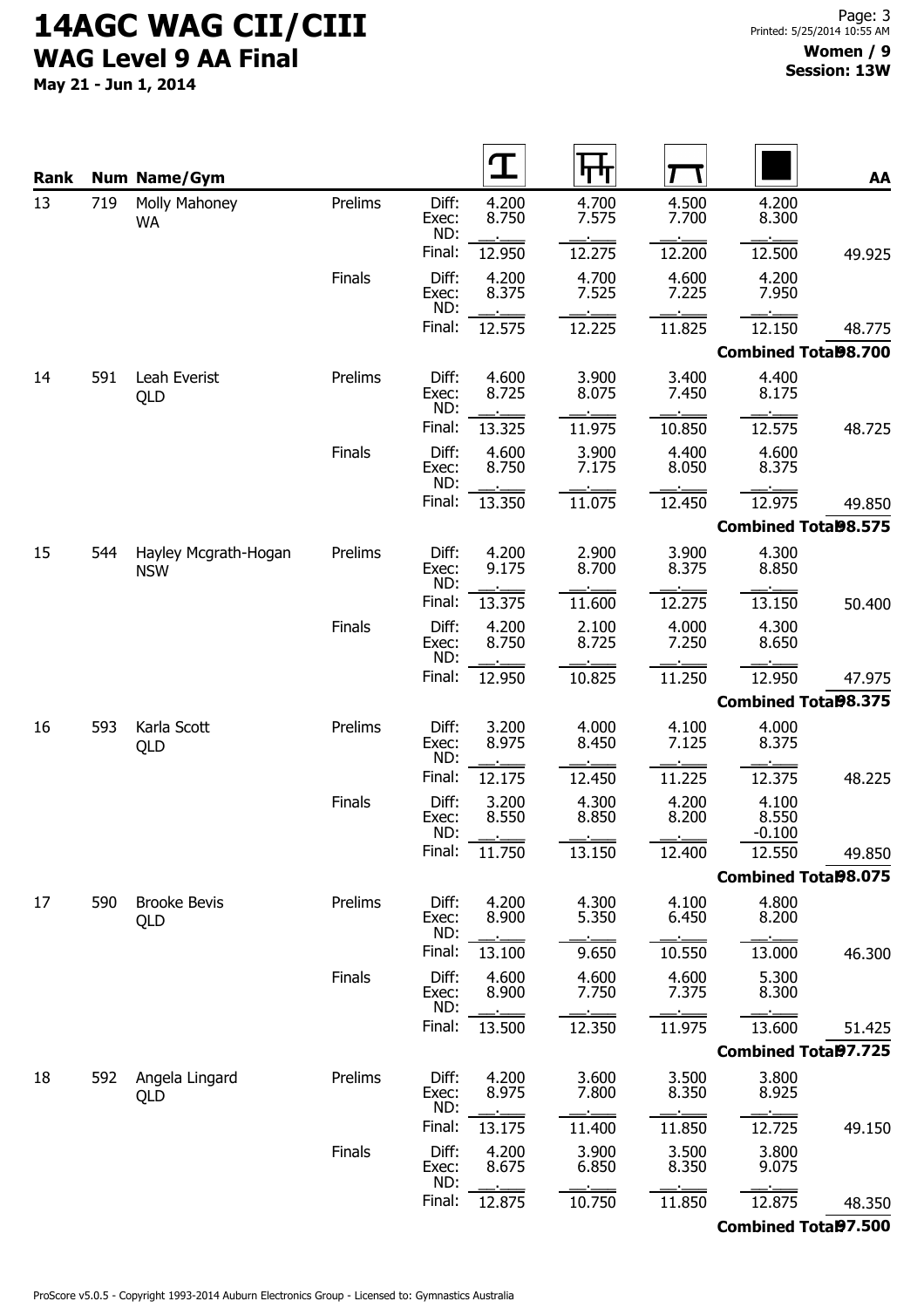May 21 - Jun 1, 2014

| Rank |     | <b>Num Name/Gym</b>                   |               |                       |                |                |                            |                             | AA     |
|------|-----|---------------------------------------|---------------|-----------------------|----------------|----------------|----------------------------|-----------------------------|--------|
| 19   | 595 | Rachael Armstrong<br>QLD              | Prelims       | Diff:<br>Exec:        | 2.400<br>9.300 | 3.600<br>8.925 | 4.100<br>8.025             | 3.400<br>8.150              |        |
|      |     |                                       |               | ND:<br>Final:         | 11.700         | 12.525         | $-0.100$<br>12.025         | 11.550                      | 47.800 |
|      |     |                                       | <b>Finals</b> | Diff:                 | 2.400          | 3.700          | 4.100                      | 3.400                       |        |
|      |     |                                       |               | Exec:<br>ND:          | 9.350          | 9.300          | 8.400                      | 8.750                       |        |
|      |     |                                       |               | Final:                | 11.750         | 13.000         | 12.500                     | 12.150                      | 49.400 |
|      |     |                                       |               |                       |                |                |                            | Combined Total97.200        |        |
| 20   | 550 | <b>Taylor Robertson</b><br><b>NSW</b> | Prelims       | Diff:<br>Exec:<br>ND: | 4.000<br>8.275 | 3.300<br>8.300 | 4.000<br>8.525             | 3.700<br>7.550              |        |
|      |     |                                       |               | Final:                | 12.275         | 11.600         | 12.525                     | 11.250                      | 47.650 |
|      |     |                                       | <b>Finals</b> | Diff:<br>Exec:<br>ND: | 4.000<br>8.250 | 3.300<br>8.975 | 4.000<br>8.625             | 3.800<br>8.175              |        |
|      |     |                                       |               | Final:                | 12.250         | 12.275         | 12.625                     | 11.975                      | 49.125 |
|      |     |                                       |               |                       |                |                |                            | <b>Combined Tota96.775</b>  |        |
| 21   | 720 | Kimberly Morrissey<br>WA              | Prelims       | Diff:<br>Exec:<br>ND: | 4.200<br>8.550 | 4.500<br>6.800 | 3.800<br>7.850             | 4.700<br>8.375              |        |
|      |     |                                       |               | Final:                | 12.750         | 11.300         | 11.650                     | 13.075                      | 48.775 |
|      |     |                                       | <b>Finals</b> | Diff:<br>Exec:<br>ND: | 4.200<br>8.425 | 4.500<br>7.600 | 4.300<br>6.100<br>$-0.100$ | 4.500<br>7.975              |        |
|      |     |                                       |               | Final:                | 12.625         | 12.100         | 10.300                     | 12.475                      | 47.500 |
|      |     |                                       |               |                       |                |                |                            | <b>Combined Tota96.275</b>  |        |
| 22   | 682 | <b>Stacey James</b><br><b>VIC</b>     | Prelims       | Diff:<br>Exec:<br>ND: | 4.200<br>7.925 | 3.800<br>8.675 | 4.200<br>8.125             | 4.200<br>8.100              |        |
|      |     |                                       |               | Final:                | 12.125         | 12.475         | 12.325                     | 12.300                      | 49.225 |
|      |     |                                       | <b>Finals</b> | Diff:<br>Exec:<br>ND: | 4.200<br>7.500 | 4.000<br>7.550 | 3.300<br>8.000             | 4.200<br>7.850              |        |
|      |     |                                       |               | Final:                | 11.700         | 11.550         | 11.300                     | 12.050                      | 46.600 |
|      |     |                                       |               |                       |                |                |                            | <b>Combined Tota95.825</b>  |        |
| 23   | 683 | Alice Neill<br><b>VIC</b>             | Prelims       | Diff:<br>Exec:<br>ND: | 4.000<br>8.575 | 1.900<br>9.000 | 3.700<br>8.200             | 4.000<br>8.575              |        |
|      |     |                                       |               | Final:                | 12.575         | 10.900         | 11.900                     | 12.575                      | 47.950 |
|      |     |                                       | Finals        | Diff:<br>Exec:<br>ND: | 4.000<br>8.525 | 2.000<br>8.925 | 3.200<br>8.325             | 4.000<br>8.825              |        |
|      |     |                                       |               | Final:                | 12.525         | 10.925         | 11.525                     | 12.825                      | 47.800 |
|      |     |                                       |               |                       |                |                |                            | <b>Combined Total95.750</b> |        |
| 24   | 547 | Matilde Breth-Petersen<br><b>NSW</b>  | Prelims       | Diff:<br>Exec:<br>ND: | 4.200<br>8.675 | 4.200<br>7.175 | 4.200<br>7.600             | 4.100<br>7.375              |        |
|      |     |                                       |               | Final:                | 12.875         | 11.375         | 11.800                     | 11.475                      | 47.525 |
|      |     |                                       | Finals        | Diff:<br>Exec:<br>ND: | 4.200<br>8.400 | 4.200<br>7.125 | 3.700<br>7.875             | 4.100<br>7.900              |        |
|      |     |                                       |               | Final:                | 12.600         | 11.325         | 11.575                     | 12.000                      | 47.500 |
|      |     |                                       |               |                       |                |                |                            | <b>Combined Total95.025</b> |        |